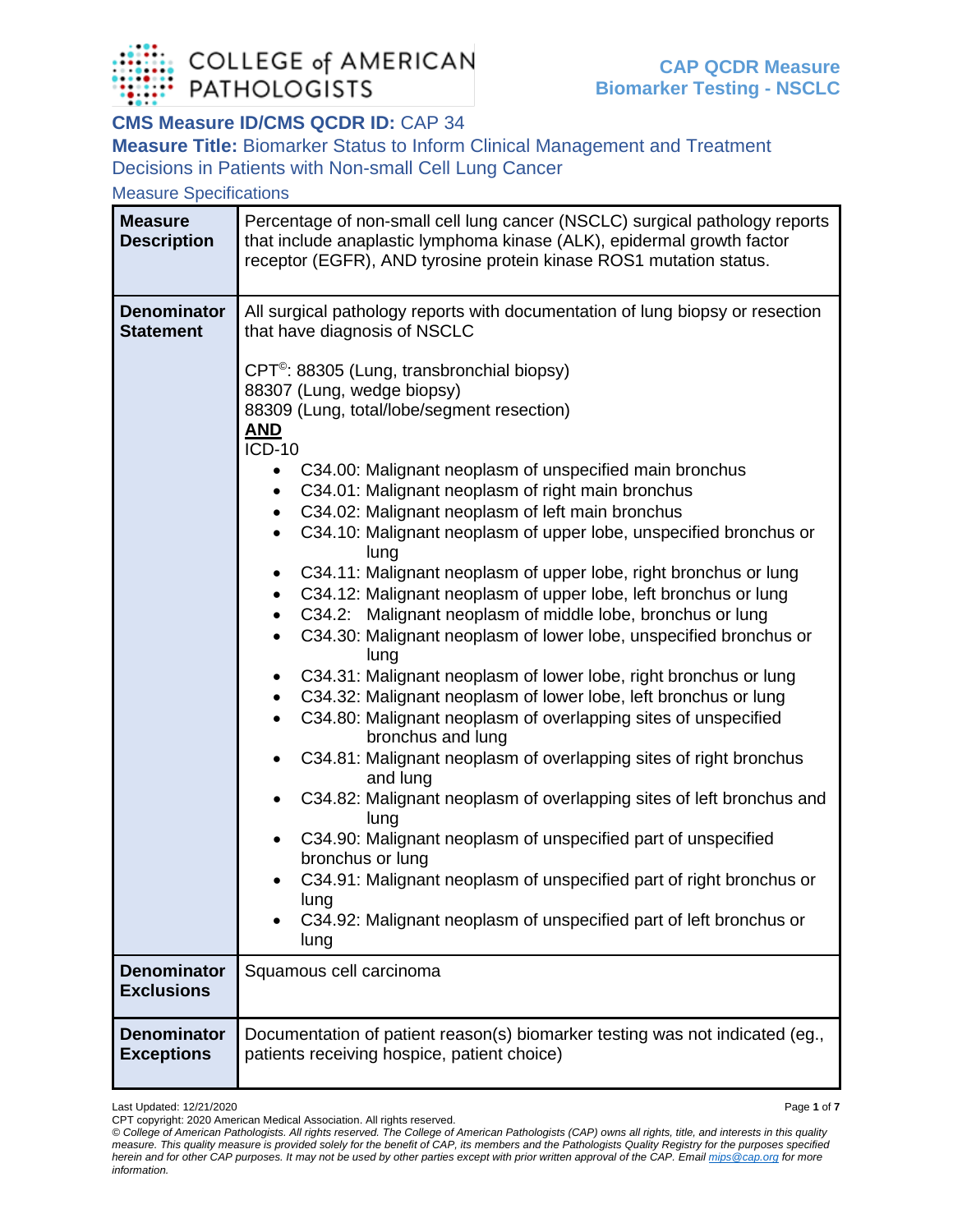

|                                                         | Documentation of system reason(s) biomarker testing was not indicated (e.g.<br>payor-related limitations)                                                                                                                                                                                                                                                                                                                                                                                                                                                                                                                                                                                                                                      |  |
|---------------------------------------------------------|------------------------------------------------------------------------------------------------------------------------------------------------------------------------------------------------------------------------------------------------------------------------------------------------------------------------------------------------------------------------------------------------------------------------------------------------------------------------------------------------------------------------------------------------------------------------------------------------------------------------------------------------------------------------------------------------------------------------------------------------|--|
| <b>Numerator</b><br><b>Statement</b>                    | Surgical pathology reports that contain impression or conclusion of, or<br>recommendation for biomarker mutation testing for each of the three<br>biomarkers, ALK, EGFR and ROS1.                                                                                                                                                                                                                                                                                                                                                                                                                                                                                                                                                              |  |
|                                                         | Information must be provided about each biomarker; a non-specific note<br>about "biomarker testing" or other documentation that does not conclusively<br>identify each biomarker by name does not meet the measure. The status<br>does NOT have to be the same for all three biomarkers as long as each is<br>recorded.                                                                                                                                                                                                                                                                                                                                                                                                                        |  |
| <b>Numerator</b><br><b>Exclusions</b>                   | None                                                                                                                                                                                                                                                                                                                                                                                                                                                                                                                                                                                                                                                                                                                                           |  |
| <b>Guidance</b>                                         | This measure is to be reported each time a non-small cell lung cancer<br>specimen pathology report is finalized during the performance period. This<br>measure may be submitted by eligible clinicians who perform the quality<br>actions described in the measure based on the services provided and the<br>measure-specific denominator coding.                                                                                                                                                                                                                                                                                                                                                                                              |  |
|                                                         | A short note on mutation status can be made in the final report, such as:<br>Mutation(s) identified/positive                                                                                                                                                                                                                                                                                                                                                                                                                                                                                                                                                                                                                                   |  |
|                                                         | No mutation(s) identified/ negative<br>ALK, EGFR and ROS1 testing previously performed<br>ALK, EGFR and ROS1 mutation testing recommended<br>ALK, EGFR and ROS1 mutation cannot be determined<br>Mutation status may be derived from either the primary or a reference<br>laboratory.                                                                                                                                                                                                                                                                                                                                                                                                                                                          |  |
| <b>Measure Information</b>                              |                                                                                                                                                                                                                                                                                                                                                                                                                                                                                                                                                                                                                                                                                                                                                |  |
| <b>NQS Domain</b>                                       | <b>Communication and Care Coordination</b>                                                                                                                                                                                                                                                                                                                                                                                                                                                                                                                                                                                                                                                                                                     |  |
| <b>Meaningful</b><br><b>Measures</b><br>Area(s)         | Transfer of Health Information and Interoperability                                                                                                                                                                                                                                                                                                                                                                                                                                                                                                                                                                                                                                                                                            |  |
| <b>Meaningful</b><br><b>Measure</b><br><b>Rationale</b> | Various gene alterations have been identified as oncogenic drivers for<br>NSCLC, including mutations of EGFR, ALK and ROS1. The Lung Cancer<br>Mutation Consortium found that two thirds of NSCLC patients have an<br>oncogenic driver and that overall survival improves if patients receive<br>matched targeted therapy (1).<br>Referring physicians depend on both the pathologists' interpretations of and<br>any recommendations for tests in order to provide quality patient care. If the<br>status is not indicated in each pathology report for the patient, unnecessary<br>repeat testing may be performed delaying treatment and increasing cost. This<br>measure monitors the success of pathologists in effectively communicating |  |

Last Updated: 12/21/2020 Page **2** of **7** CPT copyright: 2020 American Medical Association. All rights reserved.

*<sup>©</sup> College of American Pathologists. All rights reserved. The College of American Pathologists (CAP) owns all rights, title, and interests in this quality measure. This quality measure is provided solely for the benefit of CAP, its members and the Pathologists Quality Registry for the purposes specified herein and for other CAP purposes. It may not be used by other parties except with prior written approval of the CAP. Emai[l mips@cap.org](mailto:mips@cap.org) for more information.*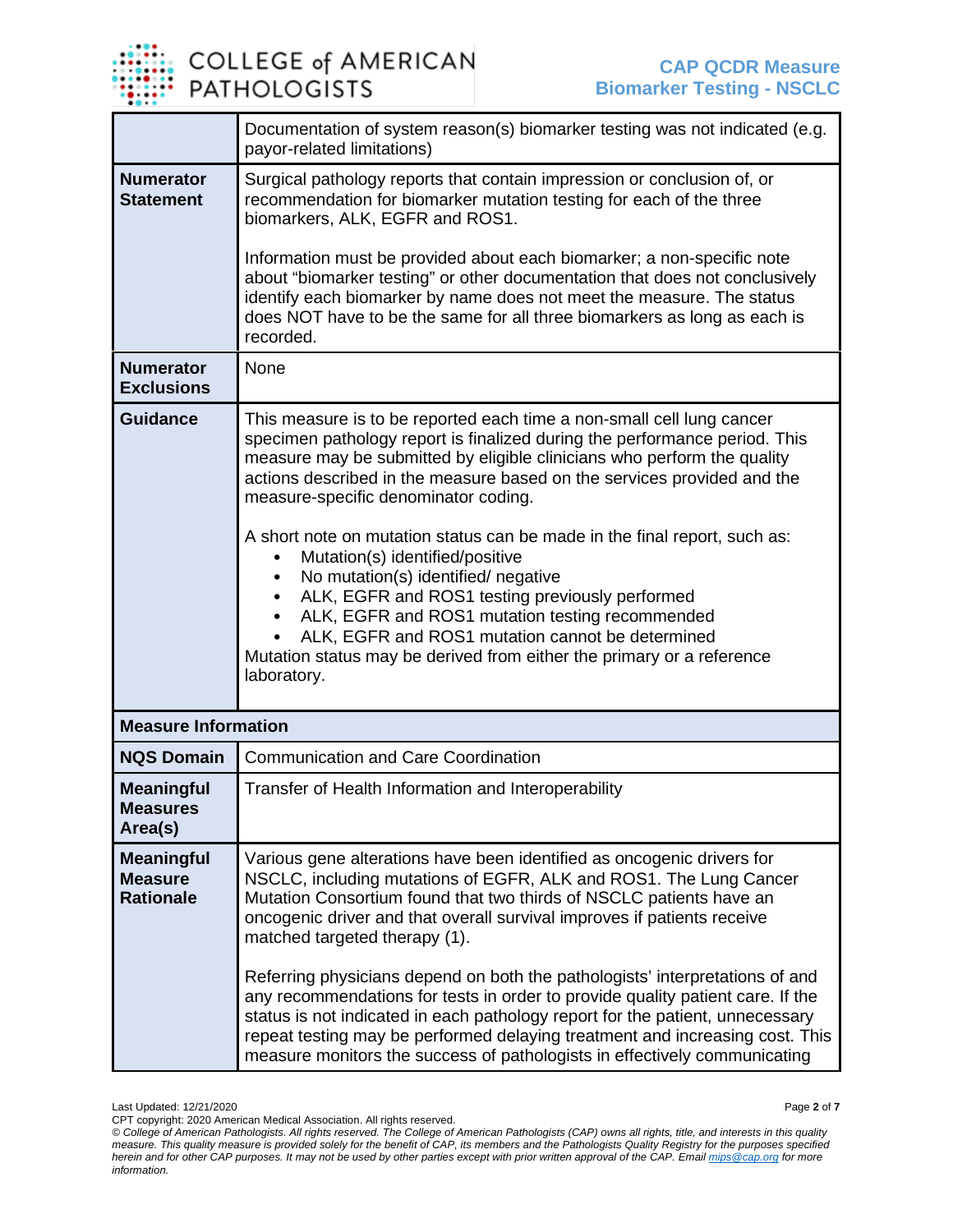

## **COLLEGE of AMERICAN PATHOLOGISTS**

this important information for the purpose of care coordination and efficient use of resources.

Knowledge of mutation status of ROS1, ALK and EGFR is thus necessary for appropriate clinical decision-making in advanced NSCLC. Alternative treatments are considered when any one or more of these rearrangements are discovered before or during first-line chemotherapy. ROS1 rearrangement occurs in 1% to 2% of non-small cell lung carcinomas and predicts response to crizotinib and ceritinib therapy, which are first-line treatments. Response rates, including complete responses, approach 70% (2-4). For ALK1, in addition to identifying tumors that are likely to respond to targeted therapies, knowledge of ALK rearrangement status typically predicts inferior response to immunotherapies. Approximately 5% of lung adenocarcinomas have a chromosomal rearrangement involving the ALK gene and associated with ALK protein overexpression. Patients with such tumors respond to therapy with ALK tyrosine kinase inhibitors, such as crizotinib (2, 5). Finally, approximately 20% of lung adenocarcinomas contain an EGFR activating mutation that predicts response to therapy with EGFR tyrosine kinase inhibitors such as erlotinib (2, 6-10).

- 1. Kris MG, Johnson B, Berry LD, et al. Using multiplexed assays of oncogenic drivers in lung cancers to select targeted drugs. JAMA. 2014;311:1998–2006.
- 2. Lindeman NI, Cagle PT, Aisner DL, Arcila ME, Beasley MB, Bernicker EH, et al. Updated molecular testing guideline for the selection of lung cancer patients for treatment with targeted tyrosine kinase inhibitors: Guideline From the College of American Pathologists, the International Association for the Study of Lung Cancer, and the Association for Molecular Pathology. J Thorac Oncol. 2018 Mar;13(3):323-358.
- 3. Takeuchi K, Soda M, Togashi Y, et al. RET, ROS1 and ALK fusions in lung cancer. Nat Med. 2012;18(3):378-381.
- 4. Bergethon K, Shaw AT, Ou SH, et al. ROS1 rearrangements define a unique molecular class of lung cancers. J Clin Oncol. 2012;30(8):863- 870.
- 5. Shaw AT, Kim DW, Nakagawa K, et al. Crizotinib versus chemotherapy in advanced ALK-positive lung cancer. N Engl J Med. 2013;368(25):2385-2394.
- 6. Maemondo M, Inoue A, Kobayashi K, et al. Gefitinib or chemotherapy for non-small-cell lung cancer with mutated EGFR. N Engl J Med. 2010;362(25):2380-2388.
- 7. Mitsudomi T, Morita S, Yatabe Y, et al. Gefitinib versus cisplatin plus docetaxel in patients with non-small-cell lung cancer harbouring mutations of the epidermal growth factor receptor (WJTOG3405): an open label, randomised phase 3 trial. Lancet Oncol. 2010;11(2):121- 128.

CPT copyright: 2020 American Medical Association. All rights reserved.

*<sup>©</sup> College of American Pathologists. All rights reserved. The College of American Pathologists (CAP) owns all rights, title, and interests in this quality measure. This quality measure is provided solely for the benefit of CAP, its members and the Pathologists Quality Registry for the purposes specified herein and for other CAP purposes. It may not be used by other parties except with prior written approval of the CAP. Emai[l mips@cap.org](mailto:mips@cap.org) for more information.*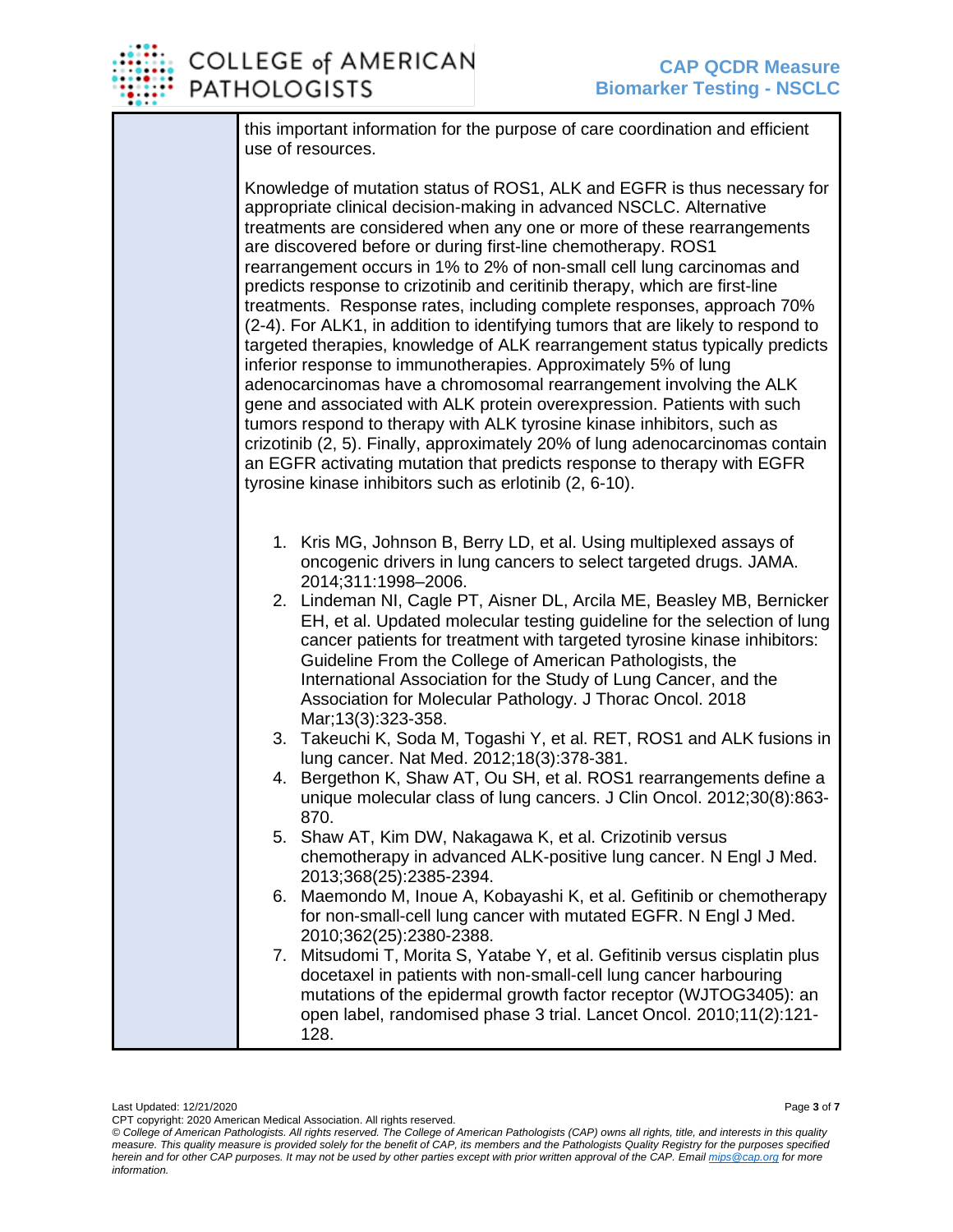|                                                                   | 8. Mok TS, Wu YL, Thongprasert S, et al. Gefitinib or carboplatin-<br>paclitaxel in pulmonary adenocarcinoma. N Engl J Med.<br>2009;361(10):947-957.<br>9. Pao W, Miller V, Zakowski M, et al. EGF receptor gene mutations are<br>common in lung cancers from "never smokers" and are associated<br>with sensitivity of tumors to gefitinib and erlotinib. Proc Natl Acad Sci.<br>2004;101(36):13306-13311.<br>10. Rosell R, Carcereny E, Gervais R, et al. Erlotinib versus standard<br>chemotherapy as first-line treatment for European patients with<br>advanced EGFR mutation-positive non-small-cell lung cancer<br>(EURTAC): a multicentre, open-label, randomised phase 3 trial.<br>Lancet Oncol. 2012;13(3):239-246                                                                                                                                                                                                                                                                                                                         |
|-------------------------------------------------------------------|------------------------------------------------------------------------------------------------------------------------------------------------------------------------------------------------------------------------------------------------------------------------------------------------------------------------------------------------------------------------------------------------------------------------------------------------------------------------------------------------------------------------------------------------------------------------------------------------------------------------------------------------------------------------------------------------------------------------------------------------------------------------------------------------------------------------------------------------------------------------------------------------------------------------------------------------------------------------------------------------------------------------------------------------------|
| <b>Measure</b><br><b>Type</b>                                     | Process                                                                                                                                                                                                                                                                                                                                                                                                                                                                                                                                                                                                                                                                                                                                                                                                                                                                                                                                                                                                                                              |
| <b>Data Source</b>                                                | Laboratory Information Systems; pathology reports                                                                                                                                                                                                                                                                                                                                                                                                                                                                                                                                                                                                                                                                                                                                                                                                                                                                                                                                                                                                    |
| <b>Summary of</b><br><b>Performance</b><br>Gap<br><b>Evidence</b> | Although ROS1 rearrangement predicts response to first line treatments,<br>testing for ROS1 rearrangements occurs in as few as 20.6% of NSCLC cases<br>(average 27.5%) (1). Testing rates of ALK are higher, but recent study<br>indicated as few as 58-64% of cases were tested for ALK rearrangement (1,<br>2). Possibly due to the higher rate of EGFR mutation as compared to ROS1<br>or ALK rearrangement, rates of testing for EGFR mutation are higher than<br>either ROS1 or ALK at approximately 75% (3).                                                                                                                                                                                                                                                                                                                                                                                                                                                                                                                                   |
|                                                                   | Data regarding testing of all three mutation together are not as widely<br>available, as ROS1 testing in particular has only recently been seen as<br>standard. However, one study from 2019 indicated that 15.4% (875 out of<br>5688) of NSCLC patients who were tested for biomarkers received multigene<br>panel sequencing (4).                                                                                                                                                                                                                                                                                                                                                                                                                                                                                                                                                                                                                                                                                                                  |
|                                                                   | Based on 2019 data in the Pathologists Quality Registry, rates of testing for<br>ALK1 ranged from 28% to 100% with an average performance rate of 76.8%,<br>standard deviation 25 percentage points. Rates of testing for EGFR ranged<br>from 60% to 100% with an average performance rate of 83%, standard<br>deviation 16.1 percentage points. Rates of testing for ROS1 ranged from<br>17.4% to 100%, with an average performance rate of 65.5%, standard<br>deviation 31.4 percentage points. The three individual biomarker measures<br>show significant performance gaps.<br>As it was not required that practices report on all three measures, it is not<br>clear how many specimens were tested for all three biomarkers. However<br>there was variability within individual practices; for instance, one practice<br>tested 14 out of 21 samples for ALK, but only tested 4 out of 21 samples for<br>ROS1. It can reasonably be assumed these were the same 21 samples,<br>therefore testing for different biomarkers varies considerably. |
|                                                                   | 1. Budget Impact of Next-Generation Sequencing for Molecular<br>Assessment of Advanced Non-Small Cell Lung Cancer. (2018) Yu,<br>Tiffany M. et al. Value in Health, Volume 21, Issue 11, 1278 - 1285                                                                                                                                                                                                                                                                                                                                                                                                                                                                                                                                                                                                                                                                                                                                                                                                                                                 |

Last Updated: 12/21/2020 Page **4** of **7**

CPT copyright: 2020 American Medical Association. All rights reserved.

*<sup>©</sup> College of American Pathologists. All rights reserved. The College of American Pathologists (CAP) owns all rights, title, and interests in this quality measure. This quality measure is provided solely for the benefit of CAP, its members and the Pathologists Quality Registry for the purposes specified herein and for other CAP purposes. It may not be used by other parties except with prior written approval of the CAP. Emai[l mips@cap.org](mailto:mips@cap.org) for more information.*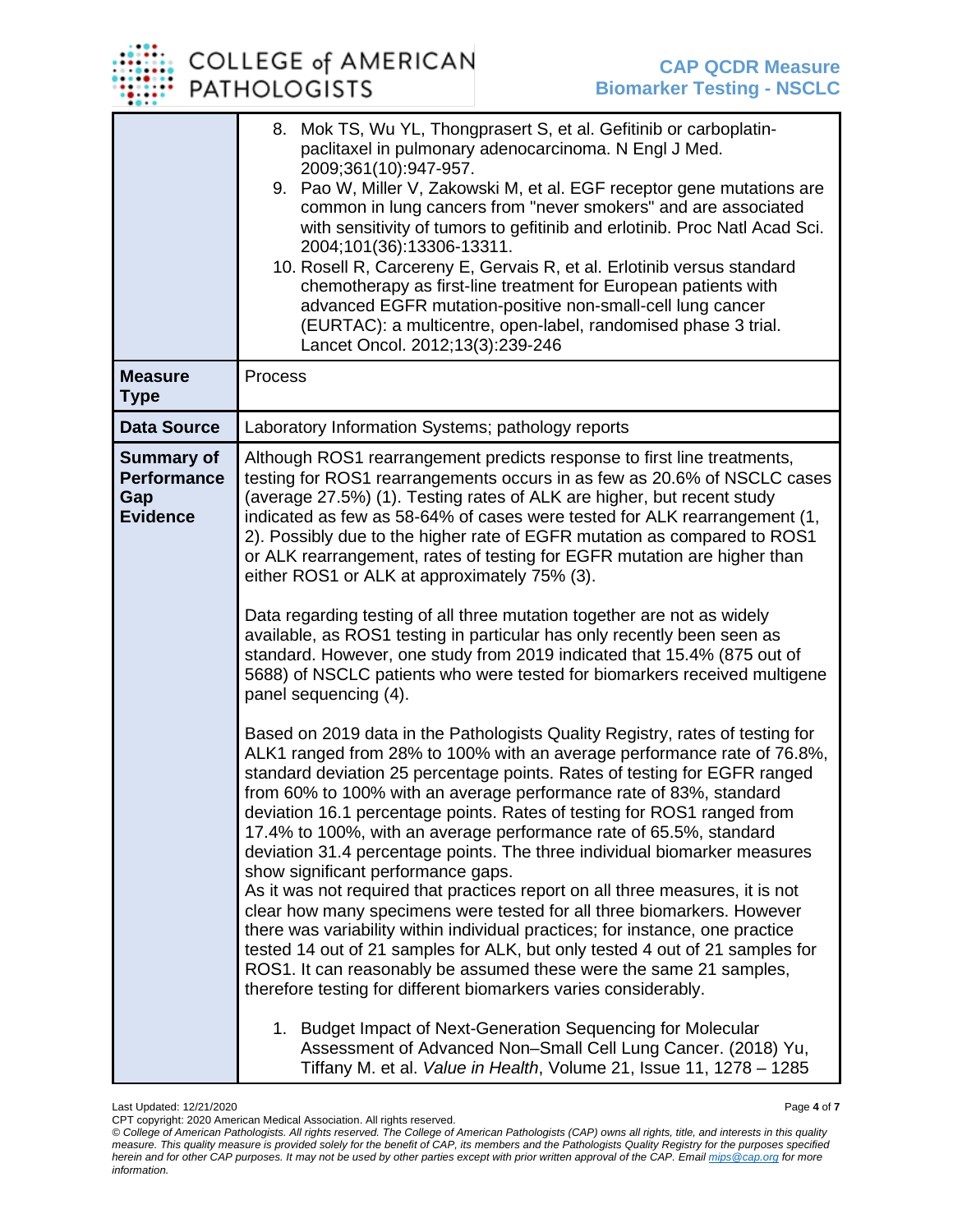|                                                                                                       | 2. LungCARD-Report on worldwide research and clinical practices<br>related to lung cancer (2019) Jankovic, R et al JBUON 24(1): 11-19<br>The Clinical and Economic Impact of Inaccurate EGFR Mutation Tests<br>3.<br>in the Treatment of Metastatic Non-Small Cell Lung Cancer (2017)<br>Cheng MM et al. J. Pers. Med. 7(3), 5<br>4. Cost Effectiveness of Multigene Panel Sequencing for Patients With<br>Advanced Non-Small-Cell Lung Cancer. (2019) Steuten L et al. JCO<br>Clinical Cancer Informatics 3, 1-10 |
|-------------------------------------------------------------------------------------------------------|--------------------------------------------------------------------------------------------------------------------------------------------------------------------------------------------------------------------------------------------------------------------------------------------------------------------------------------------------------------------------------------------------------------------------------------------------------------------------------------------------------------------|
| <b>Measure</b><br><b>Owner</b>                                                                        | College of American Pathologists                                                                                                                                                                                                                                                                                                                                                                                                                                                                                   |
| <b>NQF ID</b>                                                                                         | N/A                                                                                                                                                                                                                                                                                                                                                                                                                                                                                                                |
| <b>Number of</b><br><b>Performance</b><br><b>Rates</b>                                                | 1                                                                                                                                                                                                                                                                                                                                                                                                                                                                                                                  |
| <b>Overall</b><br><b>Performance</b><br>Rate                                                          | 1st Performance Rate                                                                                                                                                                                                                                                                                                                                                                                                                                                                                               |
| <b>High-priority</b>                                                                                  | Yes                                                                                                                                                                                                                                                                                                                                                                                                                                                                                                                |
| Improvement<br><b>Notation</b>                                                                        | <b>Inverse Measure: No</b><br>Proportional Measure: Yes (Higher score indicates better quality)<br>Continuous Variable Measure: No<br>Ratio Measure: No<br>Risk-adjusted: No                                                                                                                                                                                                                                                                                                                                       |
| <b>Care Setting</b><br>and Specialty                                                                  | Care Setting: Other-Laboratories; Telehealth not applicable<br>Specialty: Pathology                                                                                                                                                                                                                                                                                                                                                                                                                                |
| <b>Current</b><br><b>Clinical</b><br><b>Guideline the</b><br><b>Measure is</b><br><b>Derived From</b> | ROS1 testing must be performed on all lung advanced-stage<br>adenocarcinoma patients, irrespective of clinical characteristics (Strong<br>Recommendation) (1). The NCCN guideline for non-small cell lung cancer<br>recommends testing for ROS1 rearrangements for nonsquamous NSCLC or<br>NSCLS NOS (Category 2A evidence) (2).<br>ALK molecular testing should be used to select patients for ALK-targeted TKI                                                                                                   |
|                                                                                                       | therapy, and patients with lung adenocarcinoma should not be excluded from<br>testing on the basis of clinical characteristics (Grade B evidence) (3).<br>Testing for ALK gene rearrangements and EGFR gene mutations is<br>recommended in the NSCLC algorithm for patients with nonsquamous<br>NSCLC or NSCLC NOS so that patients with these genetic abnormalities can<br>receive effective treatment with targeted agents (Category 1 evidence) (2).                                                            |
|                                                                                                       | EGFR molecular testing should be used to select patients for EGFR-targeted<br>TKI therapy, and patients with lung adenocarcinoma should not be excluded<br>from testing on the basis of clinical characteristics (Grade A Evidence) (3).                                                                                                                                                                                                                                                                           |

*<sup>©</sup> College of American Pathologists. All rights reserved. The College of American Pathologists (CAP) owns all rights, title, and interests in this quality measure. This quality measure is provided solely for the benefit of CAP, its members and the Pathologists Quality Registry for the purposes specified herein and for other CAP purposes. It may not be used by other parties except with prior written approval of the CAP. Emai[l mips@cap.org](mailto:mips@cap.org) for more information.*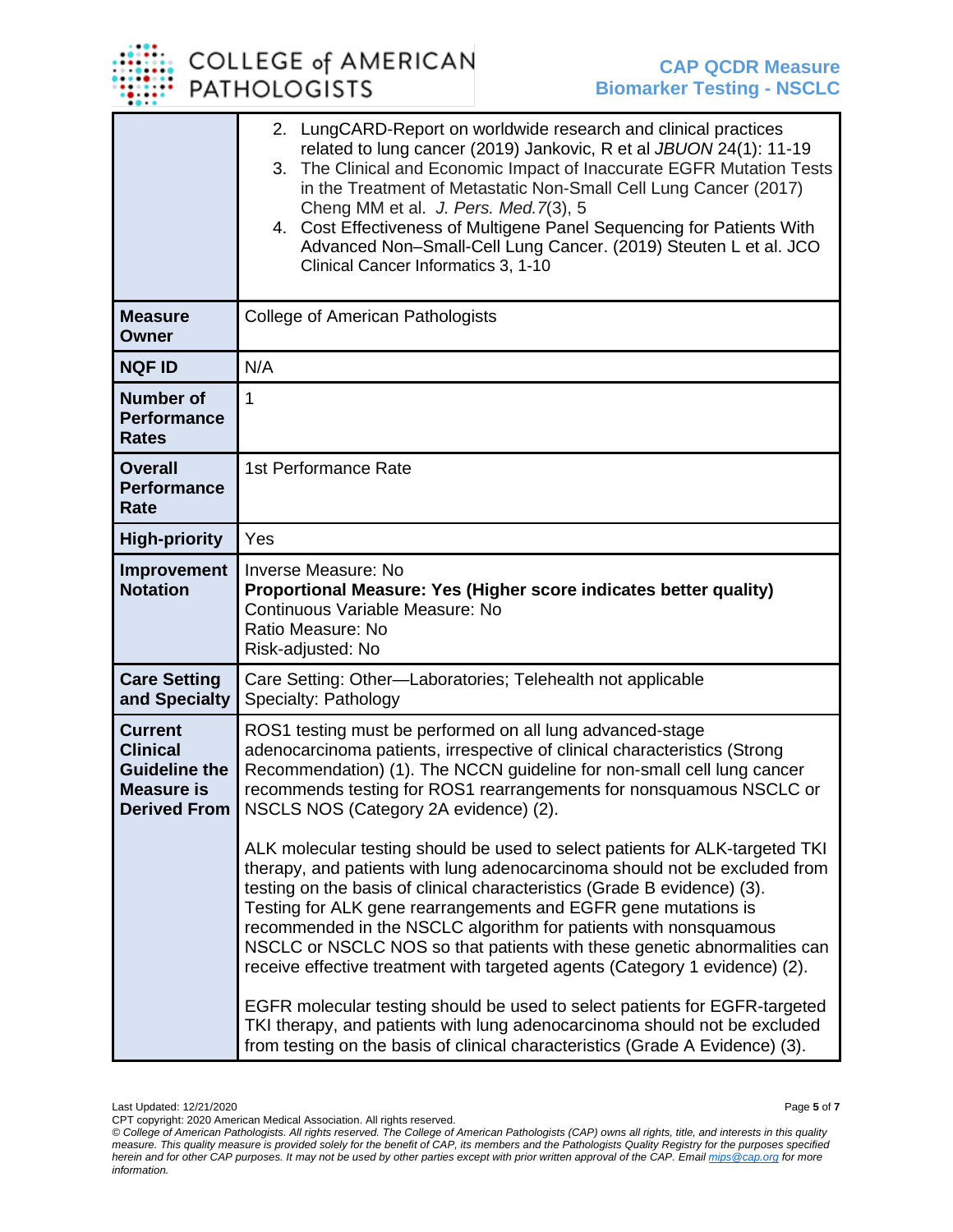

EGFR mutation testing should be ordered at the time of diagnosis for patients presenting with advanced-stage disease (stage IV according to the 7th edition TNM staging system) who are suitable for therapy or at time of recurrence or progression in patients who originally presented with lowerstage disease but were not previously tested (Grade A Evidence) (3). Physicians may use molecular biomarker testing in tumors with histologies other than adenocarcinoma when clinical features indicate a higher probability of an oncogenic driver (Expert Consensus Opinion) (1, 2).

- 1. Lindeman NI, Cagle PT, Aisner DL, Arcila ME, Beasley MB, Bernicker EH, et al. Updated molecular testing guideline for the selection of lung cancer patients for treatment with targeted tyrosine kinase inhibitors: Guideline From the College of American Pathologists, the International Association for the Study of Lung Cancer, and the Association for Molecular Pathology. J Thorac Oncol. 2018 Mar;13(3):323-358.
- 2. Ettinger DS, Wood DE, Aisner DL, Akerley W, Bauman J, Chang JY, et al. NCCN clinical practice guidelines in oncology: non-small cell lung cancer, version 5.2018. National Comprehensive Cancer Network. Available at [https://www.nccn.org/professionals/physician\\_gls/recently\\_updated.as](https://www.nccn.org/professionals/physician_gls/recently_updated.aspx) [px](https://www.nccn.org/professionals/physician_gls/recently_updated.aspx)
- 3. Lindeman NI, Cagle PT, Beasley MB, Chitale DA, Dacic S, Giaccone G, et al. Molecular testing guideline for selection of lung cancer patients for EGFR and ALK tyrosine kinase inhibitors: guideline from the College of American Pathologists, International Association for the Study of Lung Cancer, and Association for Molecular Pathology. Arch Pathol Lab Med. 2013 Jun;137(6):828-60.

CPT copyright: 2020 American Medical Association. All rights reserved. *© College of American Pathologists. All rights reserved. The College of American Pathologists (CAP) owns all rights, title, and interests in this quality measure. This quality measure is provided solely for the benefit of CAP, its members and the Pathologists Quality Registry for the purposes specified herein and for other CAP purposes. It may not be used by other parties except with prior written approval of the CAP. Emai[l mips@cap.org](mailto:mips@cap.org) for more information.*